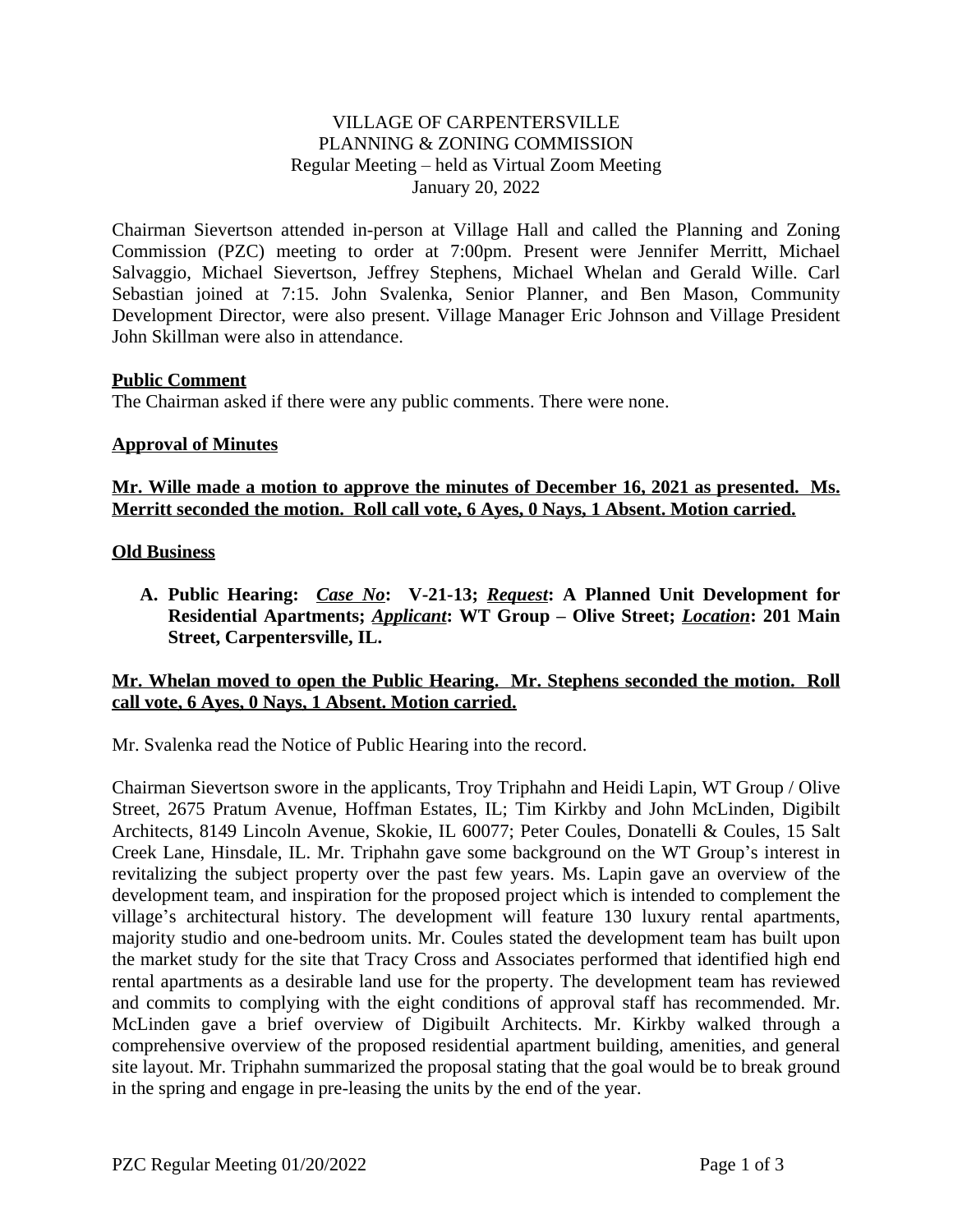Mr. Svalenka stated the proposal complies with the village's fifteen criteria for a Planned Unit Development. Staff believes the proposed design of the building and site layout and landscaping is very attractive and will have a positive impact on the surrounding area. Staff noted some of the conditions that the developer has agreed to, including screening of any rooftop mechanical equipment and installing the 200 plus parking spaces as depicted on the site engineering plans. Staff supports and recommends approval of the five exceptions to the municipal code that are being sought by the developer, including a modest increase in allowable building height which is necessitated due to being constrained by the former building footprint of the Huntley Square commercial building that existed on the property in the past.

The Chairman asked for questions from the audience.

There were none.

The Chairman asked for questions from the PZC.

Commissioner Wille asked how the parking spaces will be allocated to residents, to which Mr. McLinden stated parking will be assigned to the residential units based upon the number of bedrooms and a resident will have the opportunity to request to lease additional spaces.

Chairman Sievertson stated the proposed development plan and building design are all very well thought out, and he appreciated the architectural references to the manufacturing heritage of the community and buildings in the village's Old Town District.

**The Chairman asked for a motion to close the public hearing. Mr. Wille so moved. Mr. Sebastian seconded the motion. Roll call vote, 7 Ayes, 0 Nays, 0 Absent. Motion carried.**

**Mr. Stephens moved to recommend to the Village Board the approval of a Planned Unit Development to allow for the construction of a residential apartment building on the property at 201 W. Main Street, per the findings and with the conditions and exceptions noted in the Staff Report dated 01/20/2022. Mr. Wille seconded the motion. Roll call vote, 7 Ayes, 0 Nays, 0 Absent. Motion carried.**

### **New Business**

There were none.

### **Reports**

There were none.

### **Communications**

The next regular meeting of the PZC will be held on February 17, 2022, provided there are agenda items.